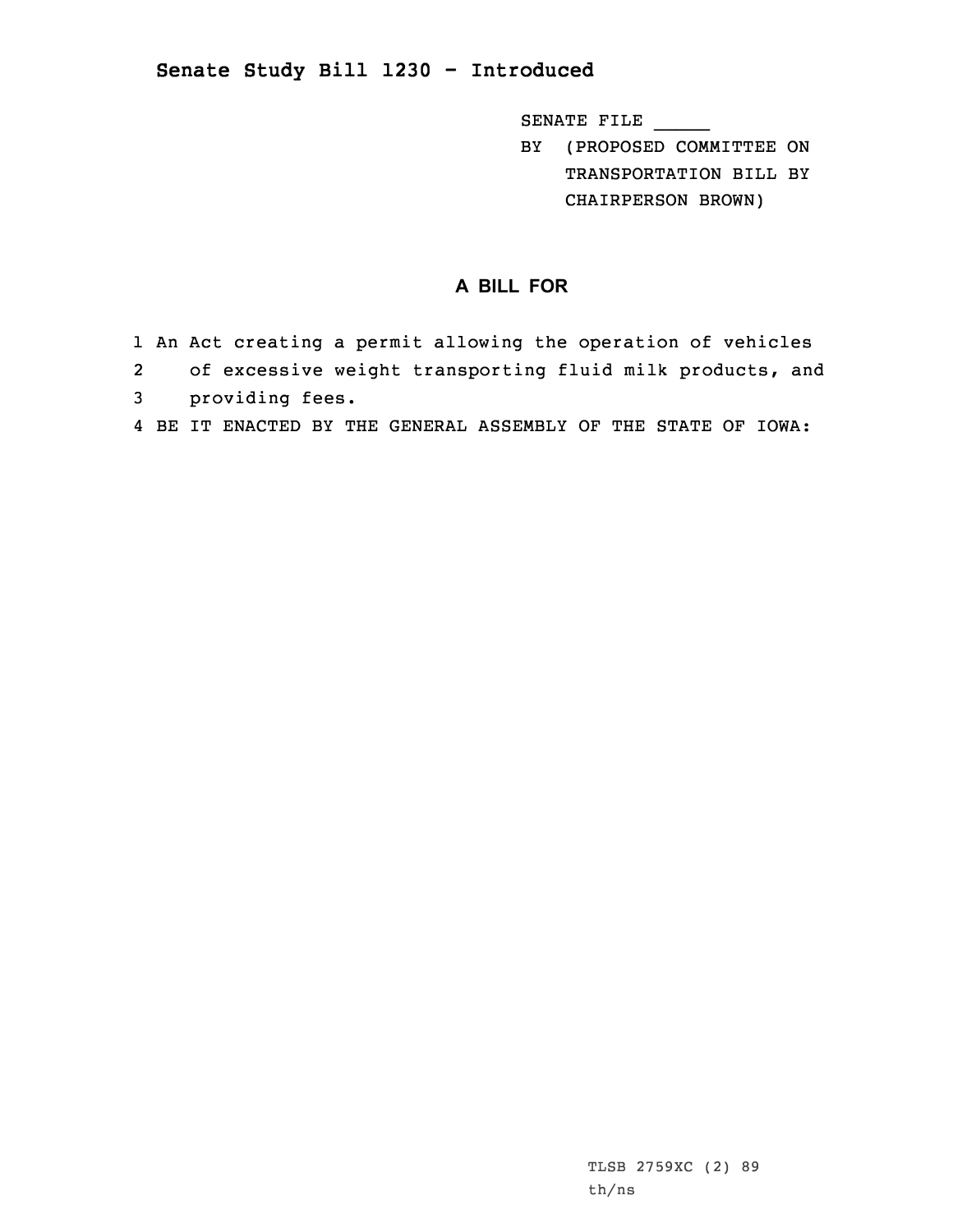1 Section 1. Section 321.463, subsection 3, Code 2021, is 2 amended to read as follows:

 3. Notwithstanding other provisions of this [chapter](https://www.legis.iowa.gov/docs/code/2021/321.pdf) to the contrary, indivisible loads operating under the permit requirements of [sections](https://www.legis.iowa.gov/docs/code/2021/321E.7.pdf) 321E.7, [321E.8](https://www.legis.iowa.gov/docs/code/2021/321E.8.pdf), [321E.9](https://www.legis.iowa.gov/docs/code/2021/321E.9.pdf), and [321E.29A](https://www.legis.iowa.gov/docs/code/2021/321E.29A.pdf), and 321E.29B, and divisible loads operating under the permit requirements of section [321E.26](https://www.legis.iowa.gov/docs/code/2021/321E.26.pdf), shall be allowed <sup>a</sup> maximum of twenty thousand pounds per axle.

9 Sec. 2. Section 321E.14, subsection 1, Code 2021, is amended 10 by adding the following new paragraph:

11 NEW PARAGRAPH. *k.* Four hundred dollars for <sup>a</sup> fluid milk 12 products annual permit issued pursuant to section 321E.29B. 13 Sec. 3. NEW SECTION. **321E.29B Fluid milk products annual** 14 **permit.**

15 1. Notwithstanding section 321E.8, the department may issue annual permits for the operation of vehicles or combinations of vehicles transporting fluid milk products to or from <sup>a</sup> milk plant, receiving station, or transfer station, exceeding the weight limitation of section 321.463 but not exceeding <sup>a</sup> gross weight of ninety thousand pounds.

21 2. <sup>A</sup> vehicle or combination of vehicles for which <sup>a</sup> permit 22 is issued under this section shall not exceed the maximum 23 dimensions specified in sections 321.454 through 321.457.

24 3. For purposes of this section, *"fluid milk product"* means 25 as defined in 7 C.F.R. §1000.15.

26 4. The department shall adopt rules pursuant to chapter 17A 27 governing the issuance of permits under this section. 28 EXPLANATION

29 **The inclusion of this explanation does not constitute agreement with**

<sup>30</sup> **the explanation's substance by the members of the general assembly.**

 Current law provides an annual permit authorizing <sup>a</sup> raw milk transporter to transport raw milk to or from <sup>a</sup> milk plant, receiving station, or transfer station. The combined gross weight or gross weight on any axle or group of axles of the motor truck must not exceed the limits established under Code

-1-

LSB 2759XC (2) 89  $th/ns$   $1/2$